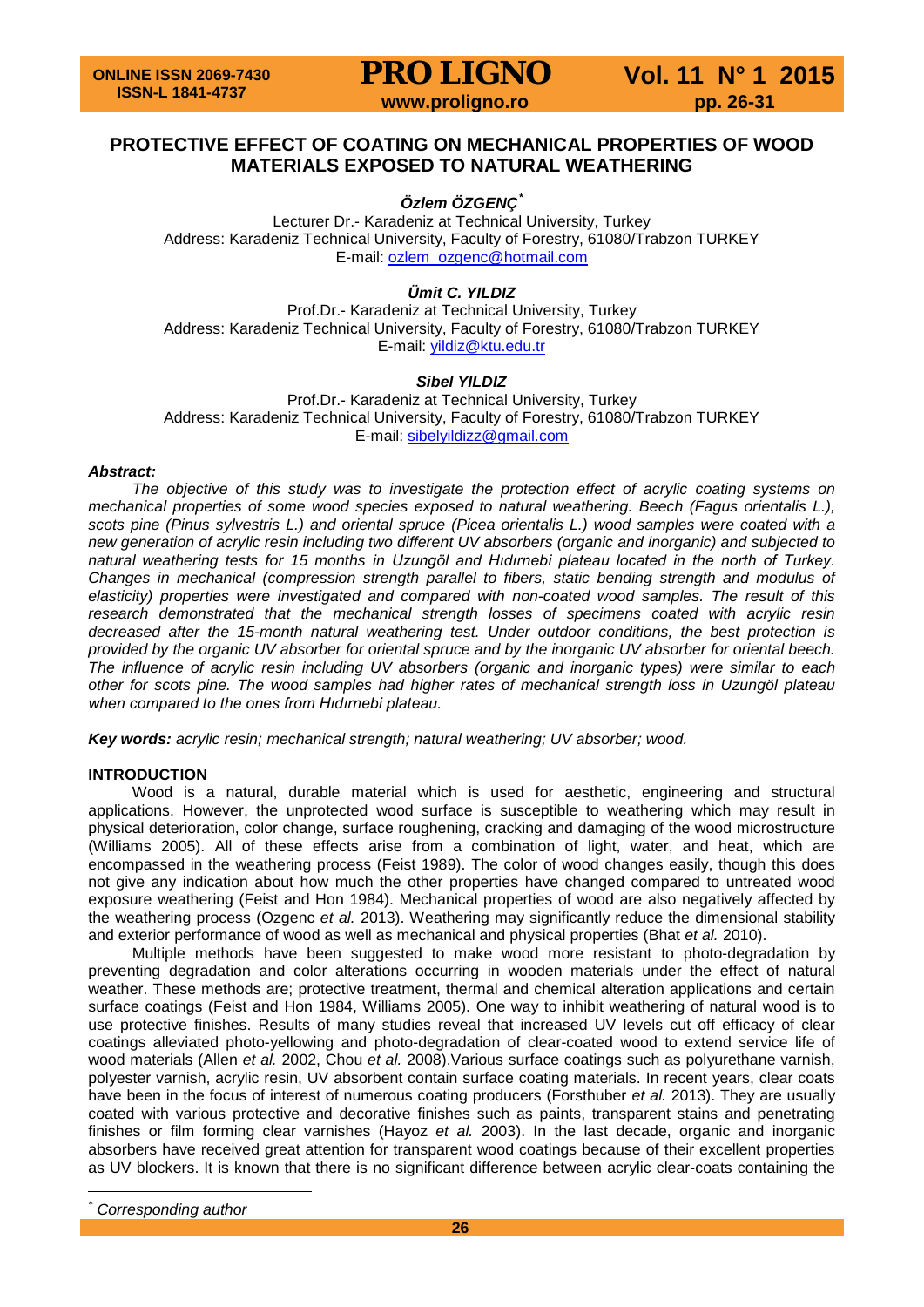organic and inorganic UV absorbers for stabilizing wood color and protecting the quality of the surface (Ozgenc *et al.* 2012). Yalınkılıç *et al*. According to the studies performed, polyurethane-coated surfaces are harder and more stable than others coated with synthetic varnish, before and after weathering (Yalınkılıç *et al.* 1999, Chang *et al.* 2004).

# **OBJECTIVE**

The objective of this study was to investigate the protective effect of new generation acrylic coating systems on mechanical properties of oriental beech, scots pine and oriental spruce wood species exposed to natural weathering.

#### **METHODS**

# *Preparation of samples*

Defect free samples with dimensions of 300mm length by 70mm width by 20mm thickness from the sapwood of three species, namely oriental beech (*Fagus orientalis* L.), scots pine *(Pinus sylvestris* L.*)* and oriental spruce (*Picea orientalis* L.) were conditioned within a climate room having a temperature of 21<sup>o</sup>C and relative humidity of 65% until they reached a moisture content of about 12%. Later samples were lightly sanded with a 120 grit sandpaper.

#### *Formulation of the coating systems*

The UV absorbers were synthesized by the Ciba company (which is now part of BASF) and the Sachtleben company. Topcoats were formulated from the same commercial acrylic resin, a poly- (methylacrylate/methylmethacrylate/butylacrylate) copolymer dispersion. To exclude effects of other additives on the photo-stabilization performance, only a small amount of defoamer and 2,2,4-trimethyl-1,3 pentandiolemonoisobutyrate (texanol) as a coalescending agent were used in the formulations.

#### *Coating process*

Firstly; the water-based impregnation agent, having active ingredients of 1.20% propiconazol, and 0.30% iodopropynyl butylcarbamat, was used at a spread of  $120g/m<sup>2</sup>$  using a brush for the protection of the samples against biological deterioration. Two types of absorbers were used. One of them was a UV screener; from the UVA of hydroxyphenyl-striazines class, as an organic UV absorber (UV1) and TiO<sub>2</sub> used as an inorganic UV absorber (UV2). A commercially produced finishing having acrylic resin properties and a copolymer dispersion of methylacrylate/methylmethacrylate/butylacrylate, was used as a top coat for the specimens. Three layers of top coats were also applied to each sample at a spread rate of 100g/m<sup>2</sup> by brush.

# *Natural weathering test*

Firstly for the natural weathering test, moisture was removed from the wood samples. And then samples were painted with 2-Epoxy white paint as shown by the EN 927-3 standard (2007). Later, the wood samples were stored for approximately 2 weeks in an atmosphere with a temperature of  $20^{\circ}$ C and relative humidity of 65±5% prior to the natural weathering test. Natural weathering test assemblies were installed in the plateaus with various altitudes in Trabzon of the Black Sea Region counties of Turkey-Uzungöl (altitude: 1090km) and Hıdırnebi (altitude: 1600km) plateaus. The natural weathering test continued for 15 months.



*Fig. 1. Natural weathering experimental stand.*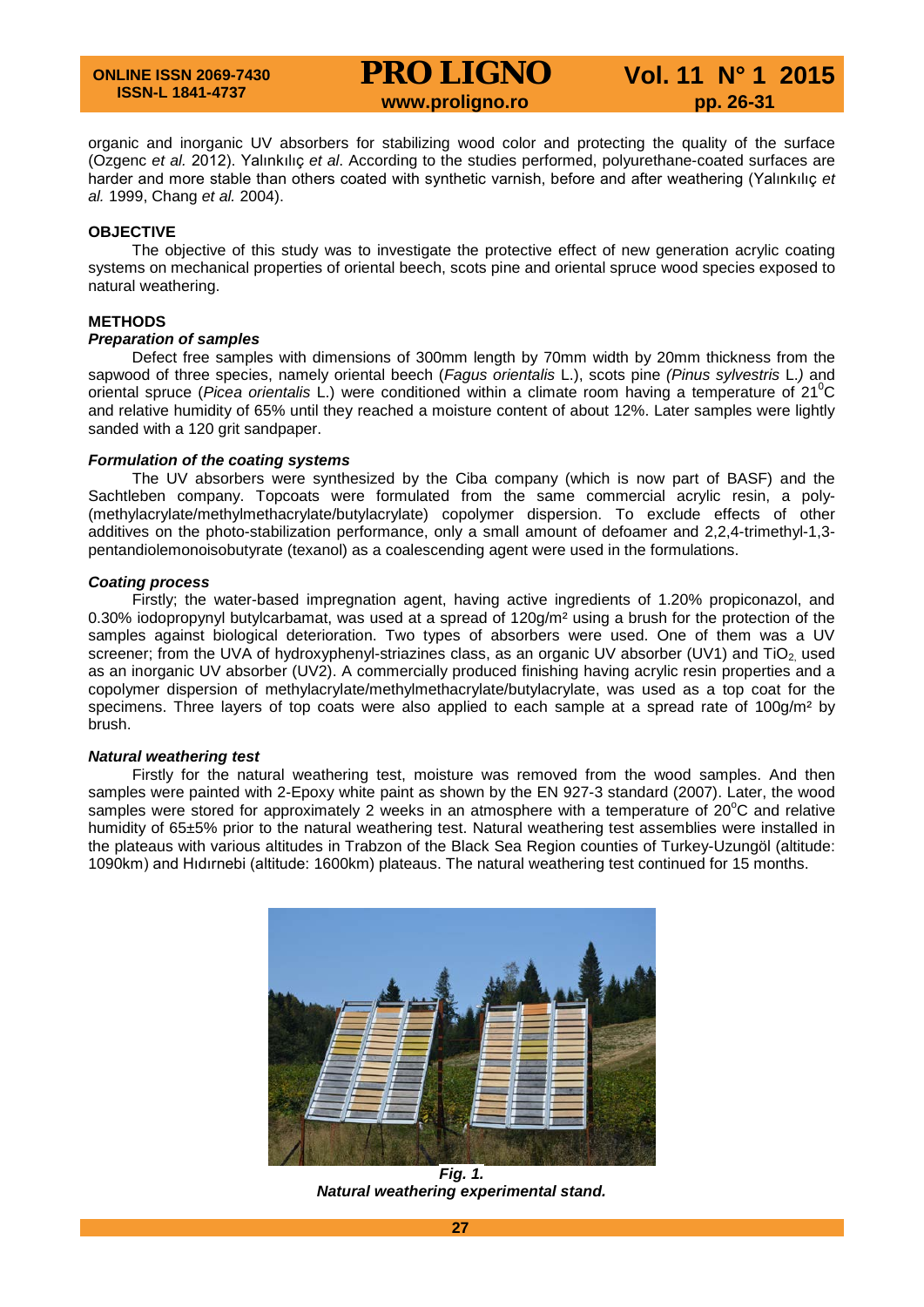## *Mechanical tests*

Mechanical property compression strength parallel to grain (CS), modulus of rupture (MOE) and modules of elasticity (MOE) of un-weathered and weathered wood samples were performed according to the following test standards. The CS test was performed in accordance with ASTM D 143 (1992) in a universal testing. The MOR and MOE were determined by 3-point bending according to TS 2595 (1977) in a universal testing equipment type MTS Alliance RT/30.

# **RESULTS AND DISCUSSION**

#### *Effects of weathering test on CS*

Table 1 shows the effect of weathering on compression strength in different plateaus compared to the un-weathered samples. It was determined to have similar CS values of uncoated and coated wood samples in the 'before weathering test'. The lowest CS values were obtained from the wood samples coated with acrylic resin including inorganic UV absorber in before and after weathering test.

| Compression strength values of wood in before and after outdoor exposure (N/mm <sup>2</sup> ) |               |       |         |      |         |        |         |  |  |  |  |
|-----------------------------------------------------------------------------------------------|---------------|-------|---------|------|---------|--------|---------|--|--|--|--|
|                                                                                               | Samples       | Beech | St. sp. | Pine | St. sp. | Spruce | St. sp. |  |  |  |  |
| <b>Before</b><br>weathering<br>test                                                           | Control       | 51.0  | 10.2    | 37.6 | 7.6     | 32.7   | 7.1     |  |  |  |  |
|                                                                                               | Organic UVA   | 45.7  | 8.4     | 39.0 | 6.8     | 31.2   | 5.8     |  |  |  |  |
|                                                                                               | Inorganic UVA | 41.9  | 8.1     | 36.0 | 6.9     | 31.6   | 6.3     |  |  |  |  |
|                                                                                               |               |       |         |      |         |        |         |  |  |  |  |
| Weathering in<br>Uzungöl                                                                      | Control       | 41.2  | 8.7     | 29.3 | 4.7     | 27.8   | 4.4     |  |  |  |  |
|                                                                                               | Organic UVA   | 43.2  | 7.4     | 29.4 | 5.3     | 28.3   | 5.1     |  |  |  |  |
|                                                                                               | Inorganic UVA | 38.4  | 7.1     | 35.3 | 6.8     | 29.2   | 5.7     |  |  |  |  |
|                                                                                               |               |       |         |      |         |        |         |  |  |  |  |
| Weathering in<br>Hidirnebi                                                                    | Control       | 43.9  | 8.2     | 29.9 | 5.7     | 27.7   | 4.3     |  |  |  |  |
|                                                                                               | Organic UVA   | 43.6  | 7.1     | 31.5 | 7.0     | 25.6   | 5.9     |  |  |  |  |
|                                                                                               | Inorganic UVA | 41.7  | 7.3     | 33.6 | 6.2     | 26.2   | 6.1     |  |  |  |  |

*Table 1*

The rates of CS loss are shown in Fig.2. The highest CS values were seen in beech wood samples subjected to a 15-month natural weathering test in Uzungöl and Hıdırnebi plateaus.

As seen in Fig. 2., the lowest CS losses were observed in spruce wood samples coated with acrylic resin including organic UV absorbers. The best protection is provided by the organic UV absorber for oriental spruce and by the inorganic UV absorber for oriental beech in outdoor conditions. The CS loss of acrylic resin including UV absorbers (organic and inorganic types) was similar to each other for scots pine. Several researches have shown that the coating penetration increases with higher coating absorbency for softwood surfaces. The organic UV absorber represents an outstanding stabilization potential for high-performance coatings (Ozgenc *et al.* 2012, Bulcke *et al.* 2008).



*Reduction on the compression strength of wood in outdoor conditions (%).*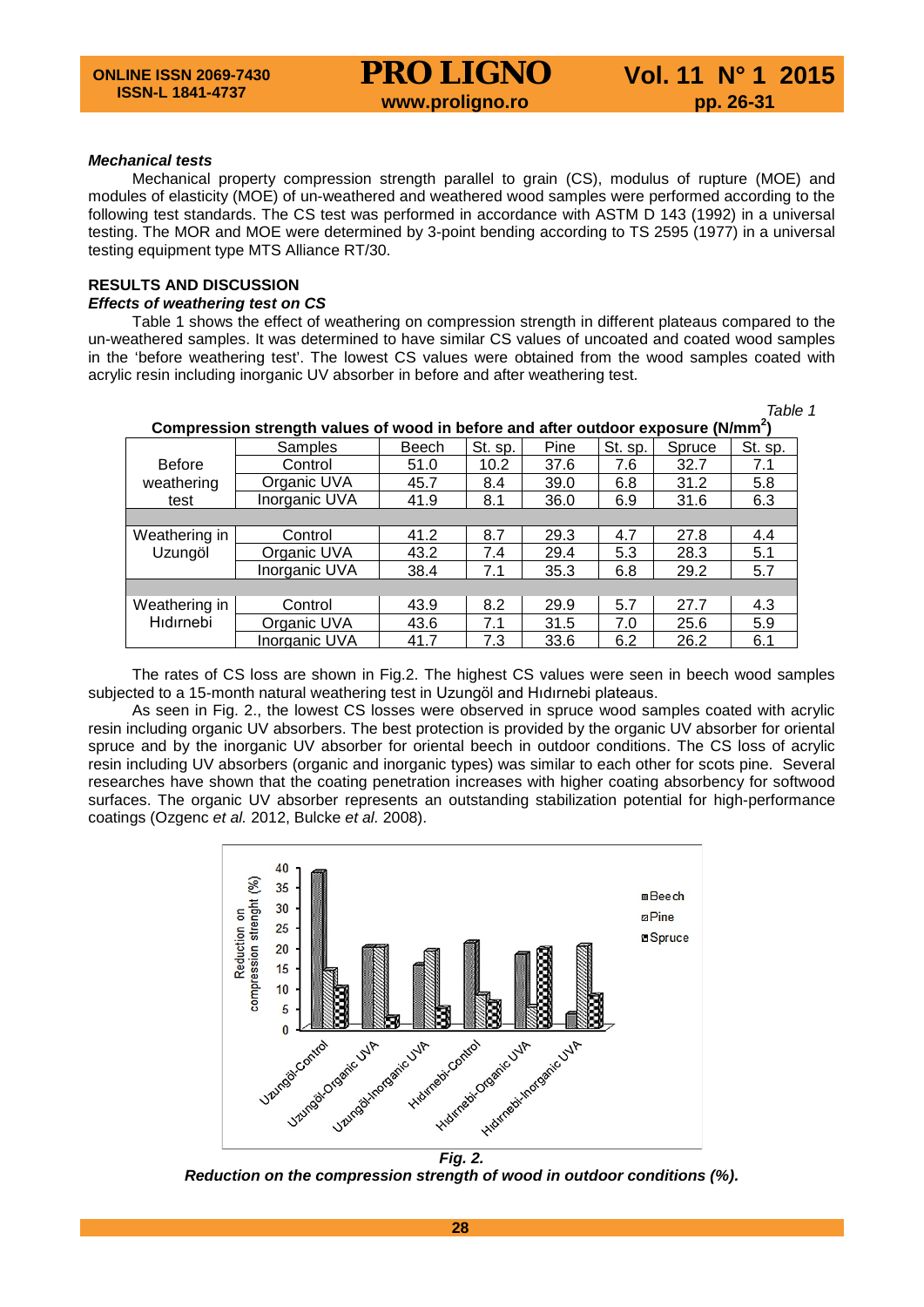# **PRO LIGNO** Vol. 11 N° 1 2015<br>www.proligno.ro pp. 26-31

The rates of CS losses in Uzungöl and Hıdırnebi plateaus for beech samples coated with acrylic resin including the inorganic UV absorber were found as 15.6% and 3.6%, respectively. The diminutions in the strength properties were related to the rate of surface degradation post weathering test, especially in control samples. Clear coat from acrylic resin with the addition of the UV absorber can form a protective layer on the surface of wood cells, which decreases the water uptake of wood (Schaller *et al.* 2008). For this reason, it can be said that the acrylic resin coating including the UV absorber on wood surface provides great protection in outdoor conditions (Özgenç 2014).

# *Effects of weathering test on MOR and MOE*

Table 2 shows that the MOR and MOE values of control uncoated and coated samples before weathering were similar. However, it was observed that the MOR and MOE of un-weathered samples were lower than weathered control samples, while similarly MOR and MOE values of un-weathered and weathered coating samples. The highest MOR and MOE values were found in wood samples coated with acrylic resin including the inorganic UV absorber after weathering exposure in Uzungöl plateau (Table 2). However, the best protection was provided by acrylic resin including the organic UV absorber in weathering exposure in Hıdırnebi plateau (Table 2). In addition, as can be seen from Table 2, after the natural weathering test the surface of wood samples had higher rates of erosion in the Uzungöl plateau when compared to the ones from Hıdırnebi plateau. This erosion is caused primarily by moisture or rain Feist 1989). The wood surface coating is protected from rain and humidity effects. Thus, surface erosion on wood surfaces coated with the acrylic resin including UV absorber prevented the formation of surface cracking and splitting of wood. Wood loss in the mechanical resistance was also prevented (Fufa *et al.* 2012).

| <b>Before</b><br>weathering<br>test   | Variations    | Beech                               |                                     | Pine                                |                                     | Spruce                              |                                     |  |  |  |  |
|---------------------------------------|---------------|-------------------------------------|-------------------------------------|-------------------------------------|-------------------------------------|-------------------------------------|-------------------------------------|--|--|--|--|
|                                       |               | <b>MOR</b><br>(kp/mm <sup>2</sup> ) | <b>MOE</b><br>(kp/mm <sup>2</sup> ) | <b>MOR</b><br>(kp/mm <sup>2</sup> ) | <b>MOE</b><br>(kp/mm <sup>2</sup> ) | <b>MOR</b><br>(kp/mm <sup>2</sup> ) | <b>MOE</b><br>(kp/mm <sup>2</sup> ) |  |  |  |  |
|                                       | Control       | 11.950<br>(4.1)                     | 1190.50<br>(84.7)                   | 8.040<br>(3.7)                      | 873.50<br>(46.7)                    | 6.890<br>(3.6)                      | 651.00<br>(64.2)                    |  |  |  |  |
|                                       | Organic UVA   | 12.000<br>(3.7)                     | 1210.20<br>(95.3)                   | 9.500<br>(4.6)                      | 854.20<br>(68.9)                    | 7.900<br>(4.1)                      | 784.40<br>(53.7)                    |  |  |  |  |
|                                       | Inorganic UVA | 11.340<br>(3.9)                     | 1154.10<br>(72.7)                   | 9.940<br>(3.1)                      | 884.50<br>(45.1)                    | 7.500<br>(3.7)                      | 715.60<br>(52.4)                    |  |  |  |  |
|                                       |               |                                     |                                     |                                     |                                     |                                     |                                     |  |  |  |  |
| Weathering<br>in Uzungöl<br>plateau   | Control       | 7.350<br>(3.2)                      | 723.60<br>(53.4)                    | 6.890<br>(2.8)                      | 523.40<br>(51.7)                    | 6.200<br>(3.3)                      | 521.10<br>(44.7)                    |  |  |  |  |
|                                       | Organic UVA   | 9.570<br>(4.7)                      | 923.80<br>(74.2)                    | 7.590<br>(2.1)                      | 541.20<br>(62.3)                    | 7.680<br>(2.7)                      | 612.40<br>(65.3)                    |  |  |  |  |
|                                       | Inorganic UVA | 9.840<br>(3.9)                      | 965.40<br>(66.7)                    | 8.040<br>(4.8)                      | 578.30<br>(44.6)                    | 7.120<br>(4.2)                      | 685.70<br>(78.3)                    |  |  |  |  |
|                                       |               |                                     |                                     |                                     |                                     |                                     |                                     |  |  |  |  |
| Weathering<br>in Hidirnebi<br>Plateau | Control       | 9.420<br>(4.8)                      | 904.60<br>(91.1)                    | 7.370<br>(3.7)                      | 682.70<br>(62.2)                    | 6.350<br>(2.4)                      | 582.70<br>(52.8)                    |  |  |  |  |
|                                       | Organic UVA   | 11.800<br>(5.1)                     | 984.90<br>(73.7)                    | 8.990<br>(4.3)                      | 795.30<br>(54.9)                    | 6.890<br>(2.1)                      | 692.20<br>(62.4)                    |  |  |  |  |
|                                       | Inorganic UVA | 10.930<br>(4.9)                     | 1034.80<br>(84.3)                   | 7.920<br>(2.1)                      | 780.60<br>(64.7)                    | 6.440<br>(1.7)                      | 650.70<br>(53.1)                    |  |  |  |  |

 *Table 2* **MOR and MOE values of wood samples before and after outdoor exposure**

\*Values in parenthese are standard deviations.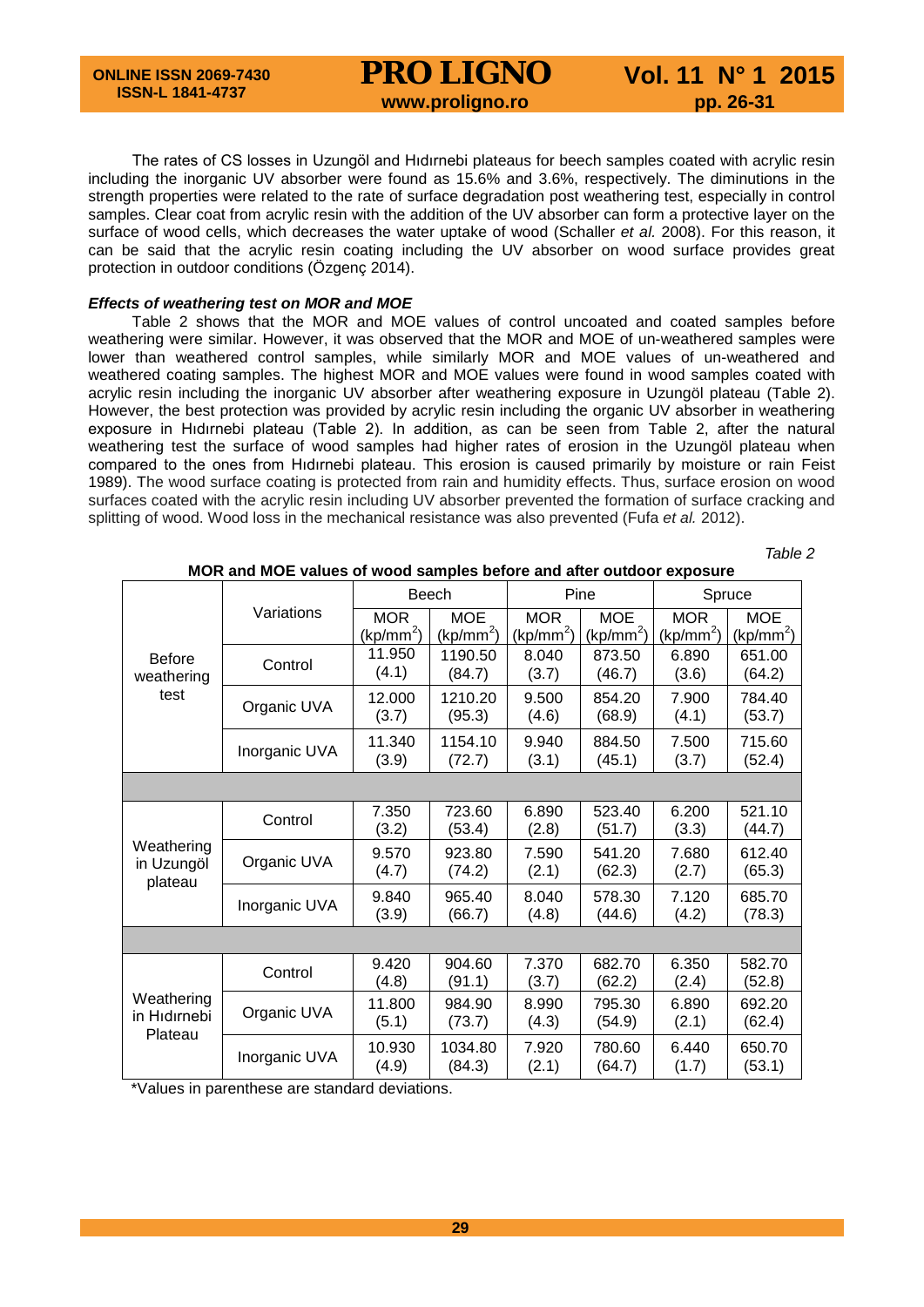

*Fig. 3. Reduction in MOE (%).*



*Reduction in MOR (%).*

According to Fig. 3 and 4, it was determined that the MOR and MOE loss of control samples in weathering conditions were higher than coated wood samples. Control samples showed surface cracking after natural weather testing. In addition, swelling and shrinking of the wood after absorbing and desorbing moisture apparently resulted in voids at the wood interface. Surface cracking and destruction of interfacial properties continued as weathering time increased. The surface of the wood allegedly began to flake off. After plentiful weathering, the chain scissions become sufficient enough to affect the tie molecules, and the crystallinity decreases. Both a decrease in the crosslinking and a decrease in the crystallinity result in an decline in MOE (Stark *et al.* 2004).

The weathering process affects only the surface of the wood. After the 15-month weathering test, the rates of mechanical loss on test and control samples from Hıdırnebi plateau was found to be higher in comparison to those from the Uzungöl plateau (Fig. 2 and 3). This is due to the fact that when compared to the Hıdırnebi plateau, samples from the Uzungöl plateau were found to have higher moisture according to a study performed by Williams (Williams 2005).